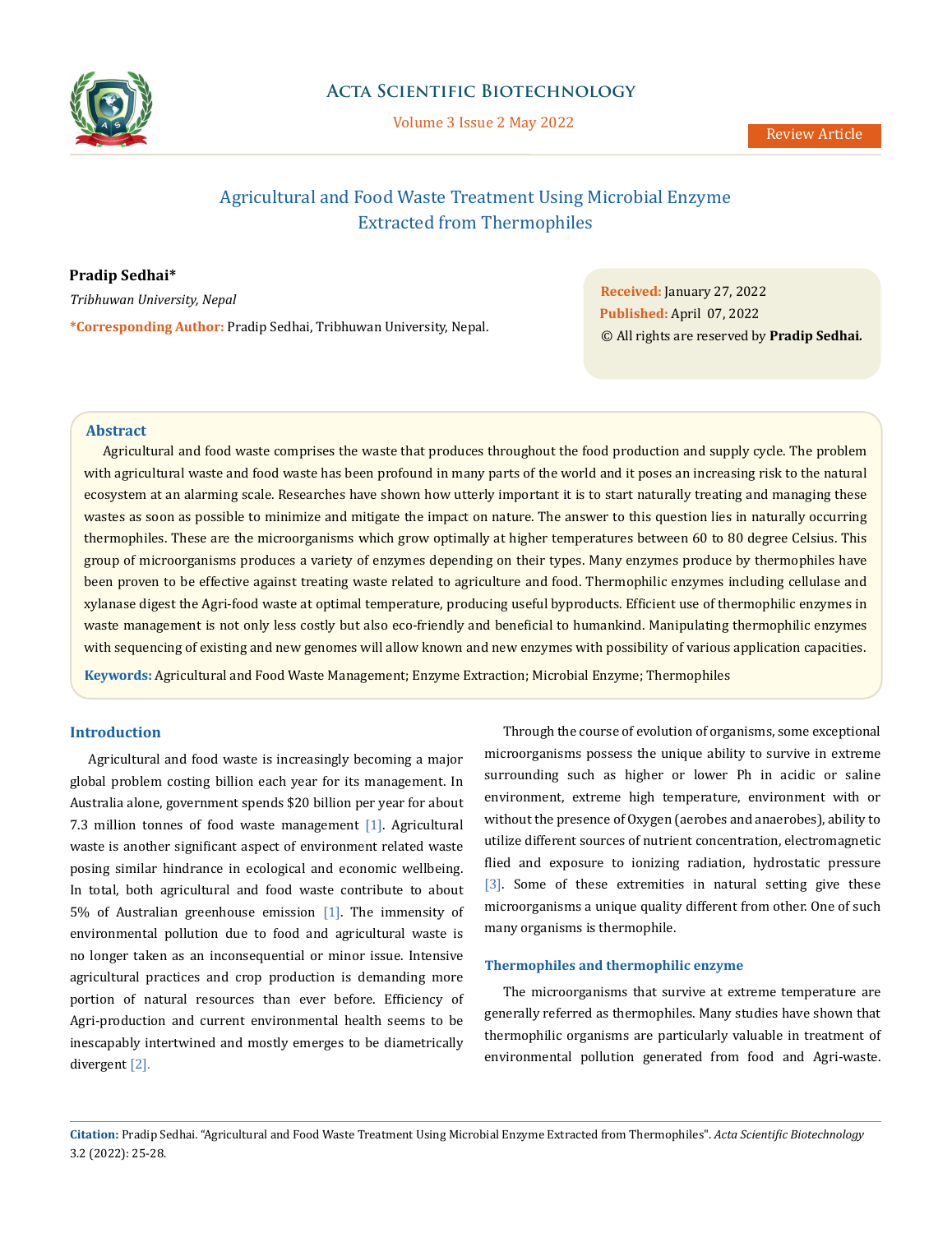These microorganisms thriving in temperature elevated condition possess the ability to exploit a range of cellulolytic carbohydrates. The nutrient residue present in lignocellulosic biomass at the higher temperature is utilized by thermophiles in the conversion process to bioenergy  $[4]$ . The degradation of biomass and substrate is optimal temperature dependent on thermophile biotype. Their ability to utilize  $\alpha$ - and β-linked glucans found in starch of barley, chitin and laminarin, hemicellulose, xylans and mannans depends on optimal temperature of thermophilic biotype. Study suggests that optimum temperature (Topt  $\geq 80^{\circ}$ C) helps to utilize crystalline cellulose substrate to some extent with free primary cellulases in microorganisms with temperature limiting the growth at  $75^{\circ}C$  [4]. The process of biomass deconstruction in thermophiles differs in temperature with ability to use either free cellulases or multienzyme cellulases complex such as cellulosomes. The capability of thermophiles to utilize food and agricultural waste is mainly based on the ability to use thermophilic primary cellulases, secondary cellulases such as endoglucanases and enzyme-complex such as cellulosomes.

Cellulose in the form of polysaccharides is found to be a major nutritional source prevalent in food and agricultural waste for microbial growth and enzyme production. The waste material with cellulosic composition is utilized by mesophiles and thermophiles to convert into glucose and soluble sugars in the presence of cellulase enzyme [5]. The multi-enzyme complex in cellulase is composed of different soluble enzymes in extracellular space, namely, 1, 4-β endoglucanase, 1, 4-β-exoglucanase, and β-glucosidase (β-D-glucoside glucohydrolase or cellobiase) [6]. The widely explored and vital biotype responsible for cellulose deconstruction are known to be soil microorganisms. Researchers suggest that, *Bacillus* sp, *Cellulomonas*, *Thermoactinomycetes* and *Pseudomonas* are the predominant cellulose digesting bacteria [7].

The role of thermophiles as biocatalyst to deconstruct lignocellulose is promising. However, more research and scientific investment is needed to optimize the output for waste treatment. This proposal aims to explore the new and existing possibilities of manipulating thermophiles and enzymes to exploit them in efficient and effective food and agricultural waste management.

#### **Enzyme extraction process and application**

Figure 1 shown above shows the simple representation of thermophilic enzyme production process and the application.



**Figure 1:** Thermophilic enzyme production and application (Zhu., *et al*. 2020).

26

**Citation:** Pradip Sedhai*.* "Agricultural and Food Waste Treatment Using Microbial Enzyme Extracted from Thermophiles". *Acta Scientific Biotechnology*  3.2 (2022): 25-28.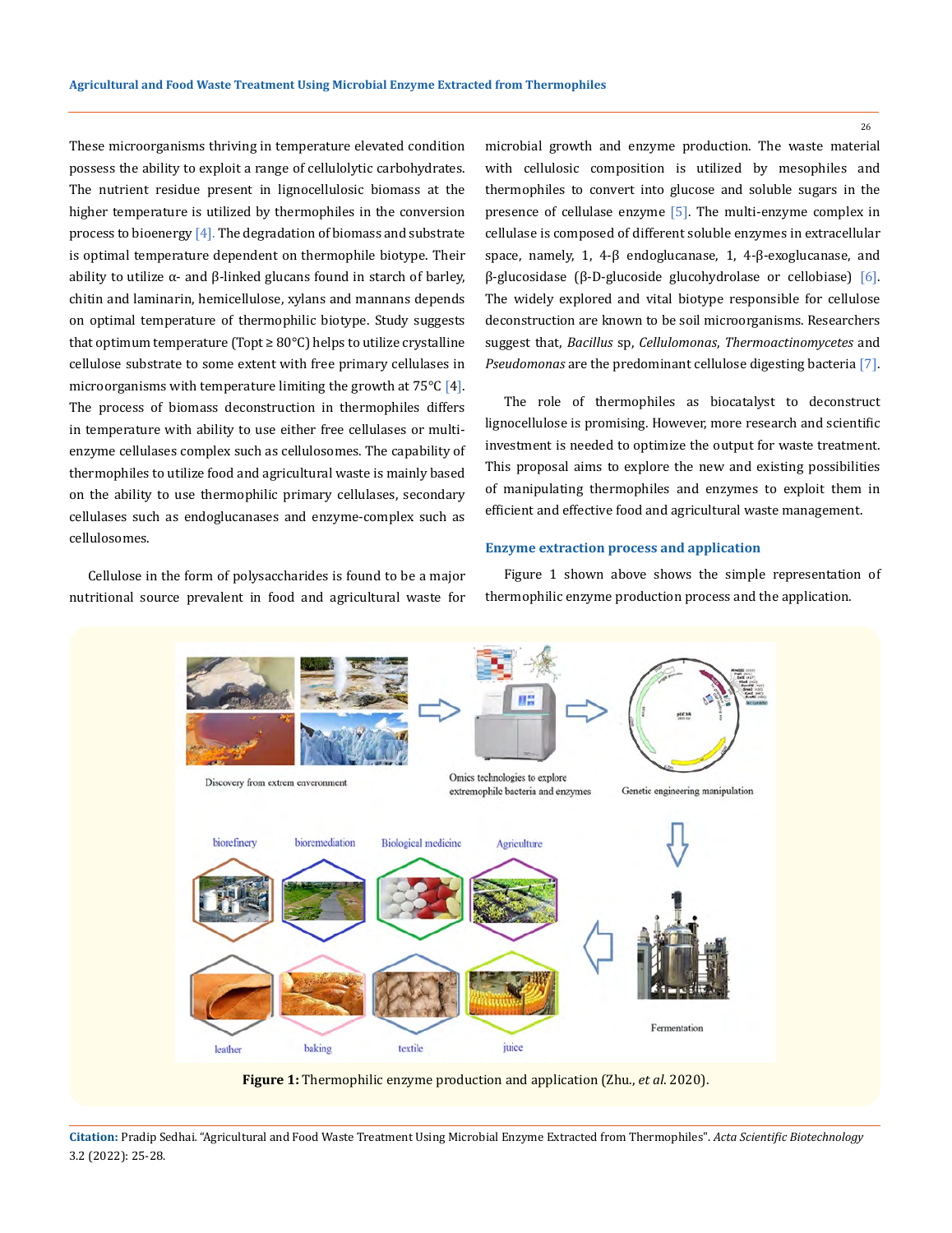When processed agriculture and food waste around 50℃ for 72 hours, subject it to microbial digestion there is a higher chance of isolating thermophiles with cellulose decomposing enzymes. Cellulase produced can be accumulated from Luria Bertani (LB) agar plate [8]. A clear bacterial cellulose digestion activity on LB plates indicate the presence of cellulase and digestion of lignocellulose complex from waste materials. The same LB plates can be used to screen microbial enzyme activities when subjected to different reagents. The isolates with higher diameter of a clear zone can be morphologically and biochemically identified using API kit and also using Bergey's manual for systematically identifying bacteria.

In recent experiment conducted by Acharya., *et al*. [9] bacterial is the most prevalent microorganisms responsible for cellulose degradation at higher temperature. He concluded that *Bacillus spp.*  are commonly and actively involved in cellulase production. Another experiment led by Ray., *et al*. [10] in cellulose basal growth media to examine the capability of *Bacillus subtilis* to digest lignocellulose with vigorous production of cellulase supports the hypothesis of predominant presence of thermophilic bacteria at higher temperature with abundant source of cellulose. The exceptional outcome of 30mm cellulolytic digestion zone was generated by thermophiles in his experiment. On separation and screening experiment steered by Verma., *et al*. [11] on sample collected from agricultural soil, the ability of optimal enzyme production in bacteria is achieved at 45°C, with 48 hours of incubation of *Bacillus subtilis* in a media containing 1.5% of carboxymethylcellulose (CMC). Among the 59 microbial isolates isolated by Abo-State., *et al*. [12] from agricultural and food waste, 37 isolates showed the active cellulolytic enzyme production were *Bacillus* sp. But a journal published by animal science and technology has identified another species of *Bacillus licheniformis DK42* can produce xylanase and cellulase to decompose xylan and cellulose respectively [13].

#### **Conclusion**

When the most active enzyme producing microbial colonies is isolated for complex polysaccharides digestion it can optimally digest agricultural and food waste. The identification of individual thermophile species with effective enzyme production ability can be done using morphological characteristics, biochemistry and API kit. Detail analysis of thermophilic enzyme, quality and quantity

is needed to be carried out for effective condition for enzymes expression in thermophiles for optimal breakdown and treatment of agricultural and food waste. Provided the specific enzymes for specific polysaccharides digestion, soon we will be able to reuse and recycle agricultural and food waste for the welfare of nature and humankind as a whole.

#### **Bibliography**

- 1. Department of Agriculture, Water and the Environment. Department of Agriculture, Water and The Environment (2020).
- 2. Loehr R. "Agricultural Waste Management". Saint Louis: Elsevier Science. (1<sup>st</sup> ed) (2014).
- 3. Brock T. "Thermophilic microorganisms and life at high temperatures".  $(1<sup>st</sup> ed.)$   $(2012): 5-6.$
- 4. Blumer-Schuette S., *et al*[. "Extremely thermophilic](https://pubmed.ncbi.nlm.nih.gov/18524567/)  [microorganisms for biomass conversion: status and prospects".](https://pubmed.ncbi.nlm.nih.gov/18524567/)  *[Current Opinion in Biotechnology](https://pubmed.ncbi.nlm.nih.gov/18524567/)* 19.3 (2008): 210-217.
- 5. [Camassola M and Dillon A. "Production of cellulases and](https://sfamjournals.onlinelibrary.wiley.com/doi/10.1111/j.1365-2672.2007.03458.x)  [hemicellulases by Penicillium echinulatum grown on](https://sfamjournals.onlinelibrary.wiley.com/doi/10.1111/j.1365-2672.2007.03458.x)  [pretreated sugar cane bagasse and wheat bran in solid state](https://sfamjournals.onlinelibrary.wiley.com/doi/10.1111/j.1365-2672.2007.03458.x)  fermentation". *[Journal of Applied Microbiology](https://sfamjournals.onlinelibrary.wiley.com/doi/10.1111/j.1365-2672.2007.03458.x)* 103.6 (2007): [2196-2204.](https://sfamjournals.onlinelibrary.wiley.com/doi/10.1111/j.1365-2672.2007.03458.x)
- 6. Bansal N., *et al*[. "Production of cellulases from Aspergillus](https://www.sciencedirect.com/science/article/abs/pii/S0956053X1200089X)  [niger NS-2 in solid state fermentation on agricultural and](https://www.sciencedirect.com/science/article/abs/pii/S0956053X1200089X)  [kitchen waste residues".](https://www.sciencedirect.com/science/article/abs/pii/S0956053X1200089X) *Waste Management* 32.7 (2012): [1341-1346.](https://www.sciencedirect.com/science/article/abs/pii/S0956053X1200089X)
- 7. Villas-Bôas S., *et al*[. "Microbial conversion of lignocellulosic](https://www.researchgate.net/publication/224893507_Microbial_conversion_of_lignocellulosic_residues_for_production_of_animal_feeds)  [residues for production of animal feeds".](https://www.researchgate.net/publication/224893507_Microbial_conversion_of_lignocellulosic_residues_for_production_of_animal_feeds) *Animal Feed Science And Technology* [98.1-2 \(2002\): 1-12.](https://www.researchgate.net/publication/224893507_Microbial_conversion_of_lignocellulosic_residues_for_production_of_animal_feeds)
- 8. Hussein A., *et al*[. "Isolation and Screening of Thermophilic](https://anjs.edu.iq/index.php/anjs/article/view/86/58)  [Bacteria for Producing Cellulase Enzyme Using Agricultural](https://anjs.edu.iq/index.php/anjs/article/view/86/58)  Waste". *[Journal of Al-Nahrain University-Science](https://anjs.edu.iq/index.php/anjs/article/view/86/58)* 20.2 (2017): [103-107.](https://anjs.edu.iq/index.php/anjs/article/view/86/58)
- 9. Acharya A., *et al*[. "Isolation and screening of thermophilic](https://www.nepjol.info/index.php/SW/article/view/6861)  [cellulolytic bacteria from compost piles".](https://www.nepjol.info/index.php/SW/article/view/6861) *Scientific World* [10.10 \(2012\): 43-46.](https://www.nepjol.info/index.php/SW/article/view/6861)
- 10. [Ray A. "Optimization of fermentation conditions for cellulase](https://go.gale.com/ps/i.do?p=AONE&u=googlescholar&id=GALE|A614683855&v=2.1&it=r&sid=AONE&asid=7a327c6e)  [production by Bacillus subtilis CY5 and Bacillus circulans TP3](https://go.gale.com/ps/i.do?p=AONE&u=googlescholar&id=GALE|A614683855&v=2.1&it=r&sid=AONE&asid=7a327c6e)  isolated from fish gut". *[Acta Ichthyologica Et Piscatoria](https://go.gale.com/ps/i.do?p=AONE&u=googlescholar&id=GALE|A614683855&v=2.1&it=r&sid=AONE&asid=7a327c6e)* 37.1 [\(2007\): 47-53.](https://go.gale.com/ps/i.do?p=AONE&u=googlescholar&id=GALE|A614683855&v=2.1&it=r&sid=AONE&asid=7a327c6e)

27

**Citation:** Pradip Sedhai*.* "Agricultural and Food Waste Treatment Using Microbial Enzyme Extracted from Thermophiles". *Acta Scientific Biotechnology*  3.2 (2022): 25-28.